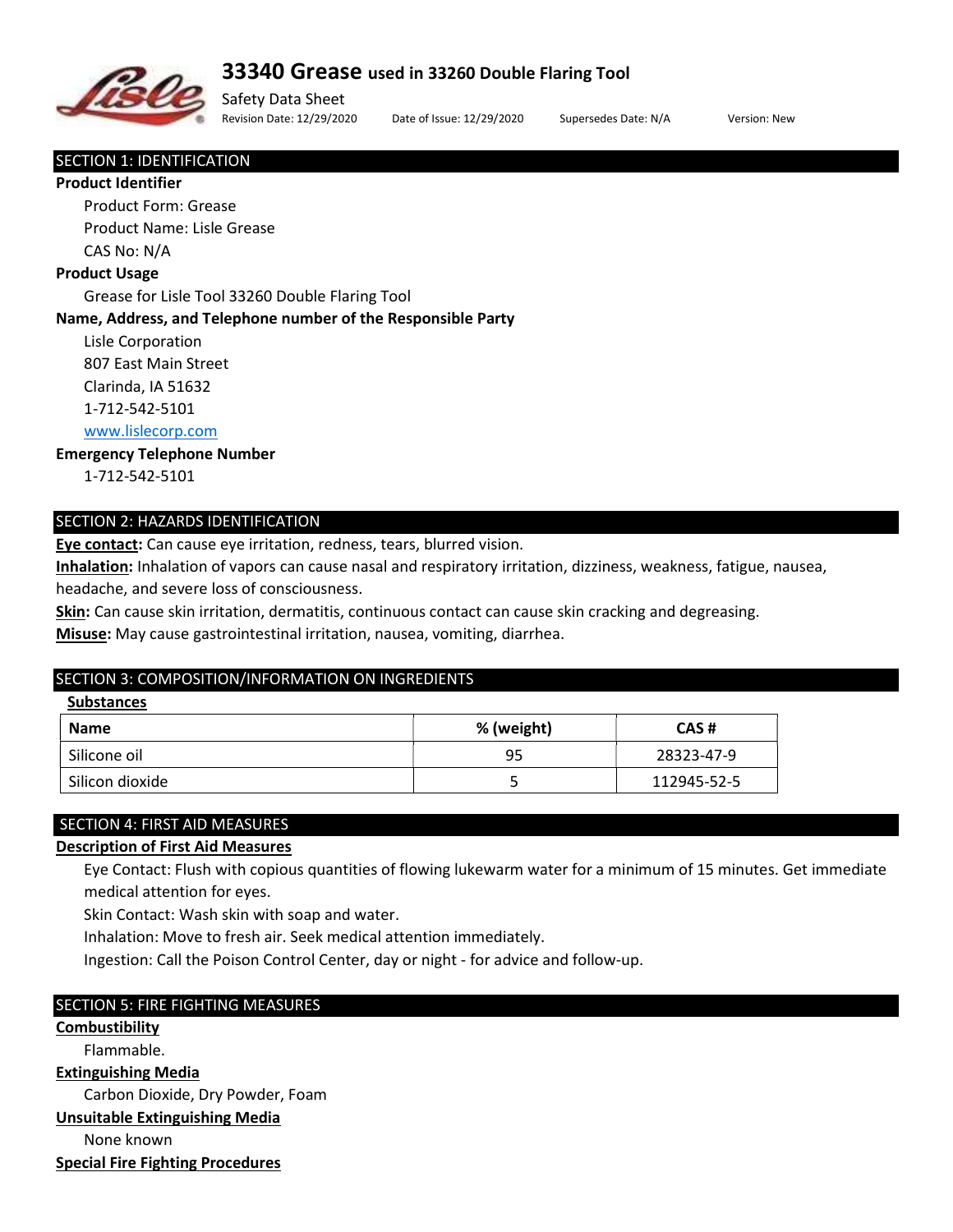Cool fire exposed containers with water spray. Use water to keep fire exposed containers cool to prevent pressure build-up. Fire fighter should wear OSHA/NIOSH approved self-contained breathing apparatus.

# Unusual Fire or Explosion Hazards

None known

## Hazardous Decomposition Products

 Thermal breakdown of this product during fire or very high heat conditions may evolve the following hazardous decomposition products:

Carbon Dioxide

Carbon Monoxide

Nitric oxide

# SECTION 6: ACCIDENTAL RELEASE MEASURES

# Steps to be taken in case of spill or release

 Ventilation the leakage area, eliminate the fire, avoid inhaling the steam, and cover the leakage with foam to reduce the damage of steam. Absorb with sand or other similar material. Disposal should be in accordance with local, state, and federal regulations.

## SECTION 7: HANDLING AND STORAGE

## Storage Handling

Avoid storage near open flame or other sources of ignition.

 Handling Spills may cause slippery floors. Proper footwear required. Remove contaminated clothing and launder before reuse. Wash hands with soap and water before eating, drinking or smoking. Discard contaminated leather gloves and shoes.

# SECTION 8: EXPOSURE CONTROLS/PERSONAL PROTECTION

#### Personal Protective Equipment

Goggles, Gloves

# Eye Protection

Safety goggles or glasses with side shields are recommended.

#### Skin Protection

Use neoprene or nitrile rubber gloves to prevent skin contact.

# Respiratory Protection

 General ventilation or local exhaust. Respiratory protection, generally no special protection is required. Ventilator masks or self-suction filter gas masks can be worn when exposed to high concentration.

#### Other Protective Equipment

After work, take shower and change clothes to avoid long-term repeated contact.

#### Hygiene Measures

Exercise good industrial hygiene practice. Wash after handling, especially before eating, drinking or smoking.

# SECTION 9: PHYSICAL AND CHEMICAL PROPERTIES

Appearance: solid Smell: No data Solubility: No data Flash Point: No data Specific heat: No data Nominal voltage: 3.6V PH: No data Explosive: No data Flammability: No data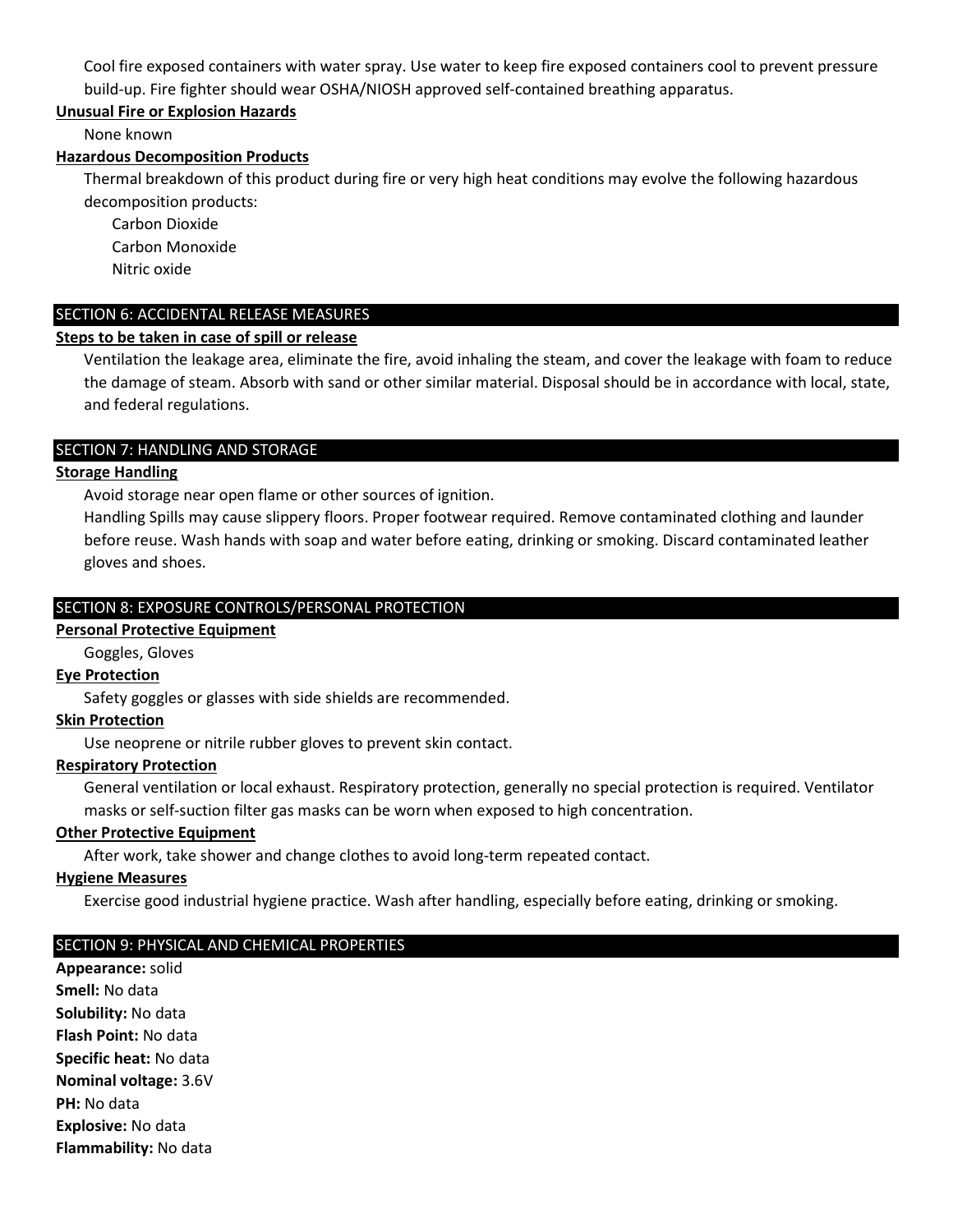Note The above information is not intended for use in preparing product specifications. Contact Lisle Corporation before writing specifications.

## SECTION 10: STABILITY AND REACTIVITY

Stability: stable polymerization Aggregation hazard: nonpolymerization Hazards: non-polymerization to avoid contact conditions: high temperature, fire Taboo thing: strong oxidizer, strong acid, Strong alkali burns (decomposition) products: carbon monoxide, carbon dioxide, and other toxic smoke

# SECTION 11: TOXICOLOGICAL INFORMATION

Acute Toxicity: Inhalation: Lung irritant Ingestion: Poisoning if swallowed Eye Contact: Eye irritant Skin Contact: Skin irritant Chronic Toxicity: No data available Sensitization: No data available Mutagenicity: No data available Carcinogenicity: No data available Reproductive Toxicity: No data available Other: No data available

## SECTION 12: ECOLOGICAL INFORMATION

Ecotoxicity: No data available. Environmental Fate: No data available. Environmental Degradation: No data available. Soil Absorption/Mobility: slowly bio-degradable

#### SECTION 13: DISPOSAL CONSIDERATIONS

Waste Nature: Chemical waste generators must determine whether a discarded chemical is classified as a hazardous waste

Recovery and reuse: Use standard landfill methods consistent with applicable Federal, State, Provincial and local laws.

#### SECTION 14: TRANSPORT INFORMATION

Packing mark: None

Packing method:

Attention to transport: handle with care to prevent damage to packaging and containers. Transport Fashion: by road, by air, by ship

#### SECTION 15: REGULATORY INFORMATION

Risk Phrases:

R 14/15 Reacts violently with water liberating extremely flammable gases.

R21 harmful in contact with skin

R22 harmful if swallowed

R35 causes severe burns

R41 risk of serious damage to the eye

Safety Advice: